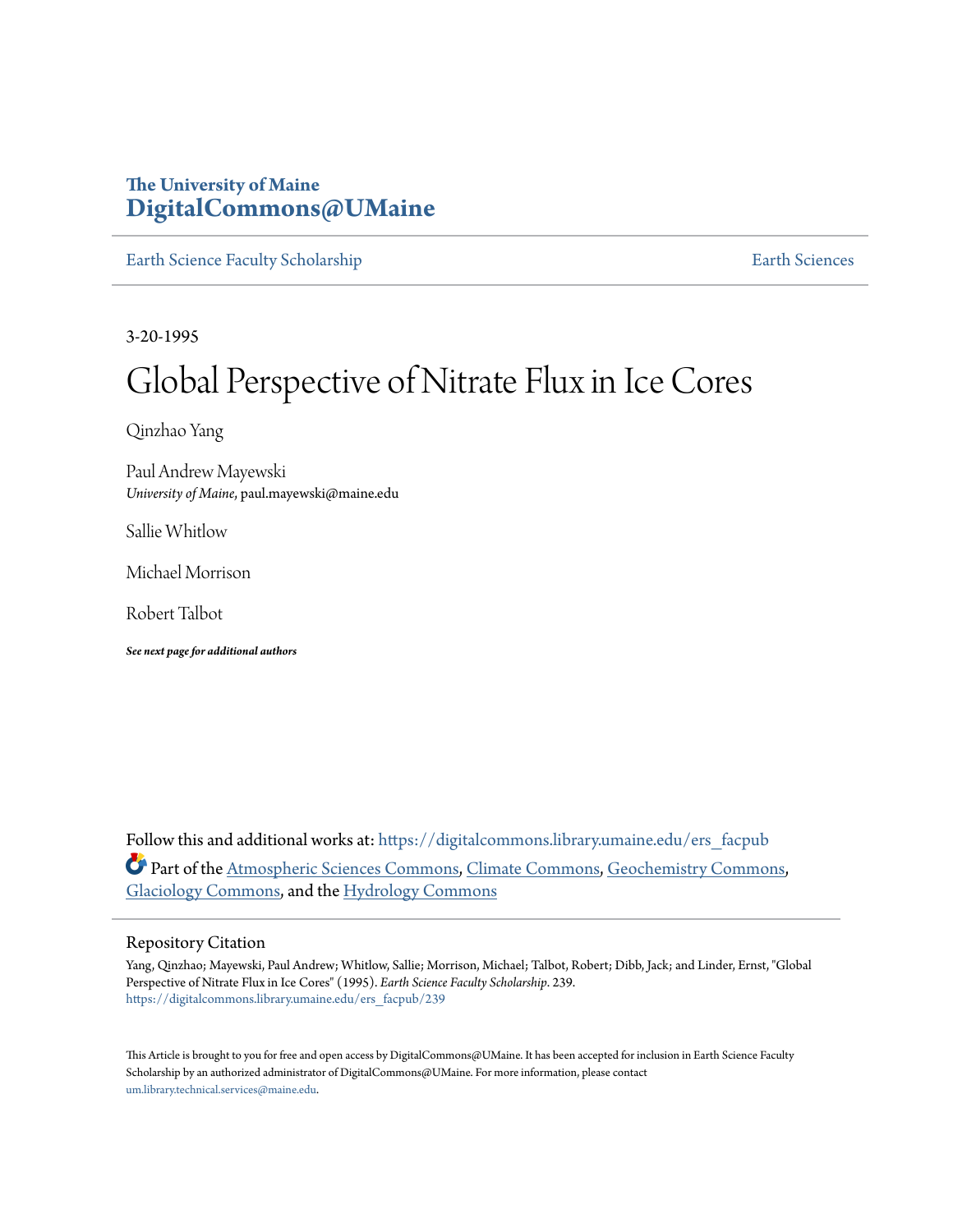#### **Authors**

Qinzhao Yang, Paul Andrew Mayewski, Sallie Whitlow, Michael Morrison, Robert Talbot, Jack Dibb, and Ernst Linder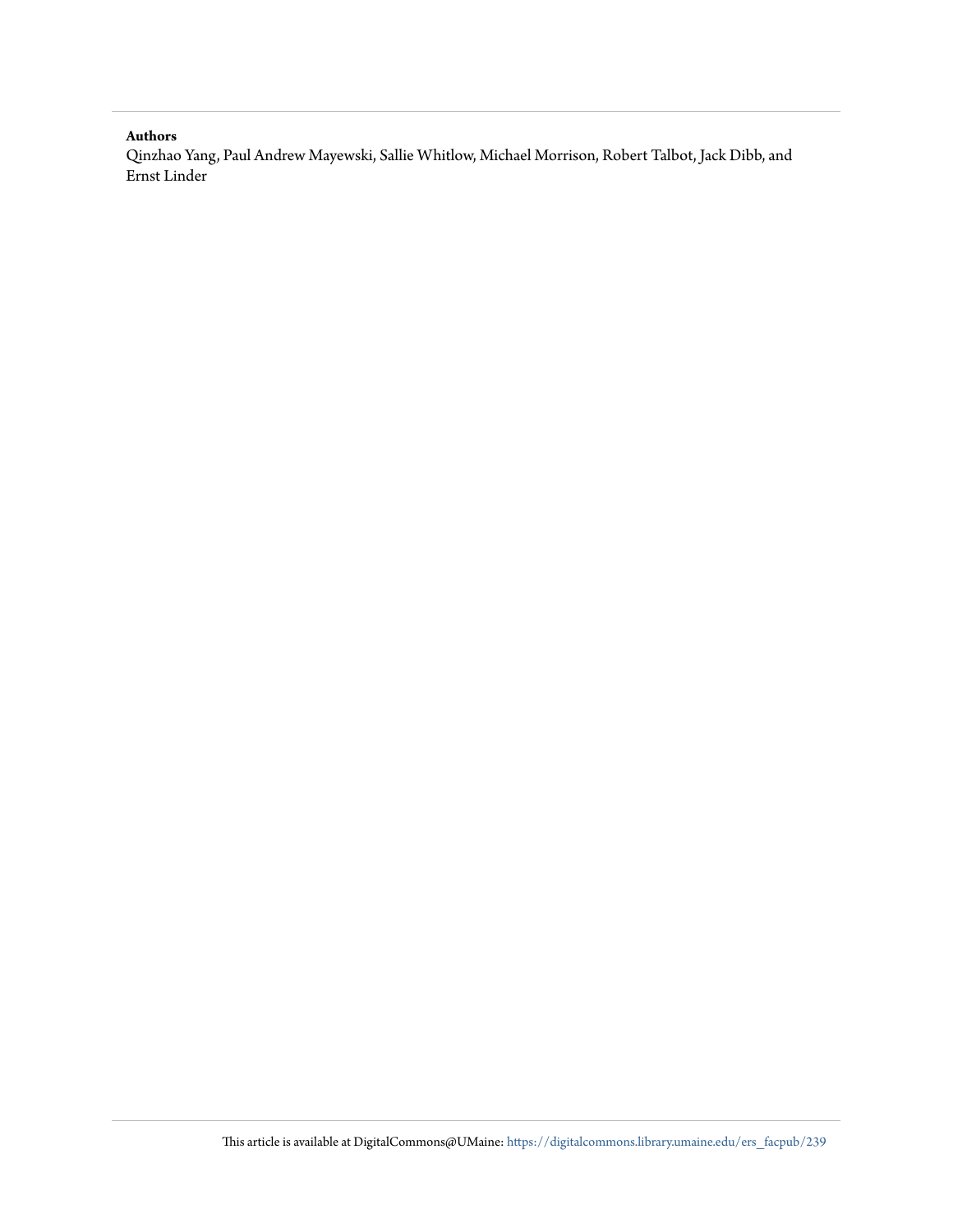# **Global perspective of nitrate flux in ice cores**

Qinzhao Yang,<sup>1</sup> Paul A. Mayewski,<sup>1</sup> Sallie Whitlow,<sup>1</sup> Mark Twickler,<sup>1</sup> Michael Morrison,<sup>1</sup> Robert Talbot,<sup>2</sup> Jack Dibb,<sup>1</sup> and Ernst Linder<sup>3</sup>

**Abstract. The relationships between the concentration and the flux of chemical**  species  $(Cl^-, NO_3^-, SO_4^{2-}, Na^+, K^+, NH_4^+, Mg^{2+}, Ca^{2+})$  versus snow accumula**tion rate were examined at GISP2 and 20D in Greenland, Mount Logan from the St. Elias Range, Yukon Territory, Canada, and Sentik Glacier from the northwest end of the Zanskar Range in the Indian Himalayas. At all sites, only nitrate flux is**  significantly ( $\alpha = 0.05$ ) related to snow accumulation rate. Of all the chemical se**ries, only nitrate concentration data are normally distributed. Therefore we suggest that nitrate concentration in snow is affected by postdepositionaJ exchange with the atmosphere over a broad range of environmental conditions. The persistent summer maxima in nitrate observed in Greenland snow over the entire range of record**  studied (the last 800 years) may be mainly due to NO<sub>x</sub> released from peroxyacetyl **nitrate by thermal decomposition in the presence of higher OH concentrations in summer. The late winter/early spring nitrate peak observed in modern Greenland**  snow may be related to the buildup of anthropogenically derived  $N O<sub>y</sub>$  in the Arctic **troposphere during the long polar winter.** 

### **Introduction**

**Ice core records from polar regions provide a unique record of environmental and climatic change [e.g., Dansgaard and Oeschger, 1989; Lorius et al., 1989; Mayewski et al., 1993a, 1994] and illustrate the influence of anthropogenic emissions on the chemistry of the remote atmosphere [e.g., Neffel et al., 1985; Maycwski et al., 1986, 1990a; Maycwski and Legrand, 1990]. They have also contributed to our understanding of atmospheric chemistry, atmospheric circulation and biogeochemical cycling [e.g., Legrand el al., 1988, 1991; Delmas and Legrand, 1989; McElroy, 1989; Mayewski et al., 1993a, 1994].** 

**Nitrate is one of the major chemical species in polar snow. As such, measurements of nitrate in ice cores may provide information for understanding the com**plex atmospheric nitrogen cycle [e.g., Neubauer and **Heumann, 1988; Legrand and Kirchner, 1990; Mayewski and Legrand, 1990; Mayewski et al., 1990a; Mulvaney and Wolff, 1993]. However, the sources, transport pathways, and scavenging processes of nitrate deposited on**  glaciers are not well understood [Wolff, 1995]. Under**standing these relationships will improve our interpreta-**

**Copyright 1995 by the American Geophysical Union.** 

**Paper number 94JD03115. 0148-0227/95/94 JD-03115505.00**  tion of nitrate data retrieved from worldwide ice cores.

**The relationships between snow accumulation rate and nitrate concentration/flux are important because they can be used to asses the dominant processes of nitrate incorporation into snow. The seasonal variation of nitrate concentration in snow is presumably related to the source of nitrate precursor in the atmosphere.** 

**Previous studies conducted by Herron [1982], Legrand and Delmas [1986], and Legrand and Kirchner [1990] investigated relationships between nitrate concentration and flux versus snow accumulation rate in Greenland and Antarctica. However, there is a discrepancy in their conclusions. Herron [1982] concluded that nitrate concentration decreased with increasing snow accumulation rate, whereas Legrand and Delmas [1986] and Legrand and Kirchner [1990] found that nitrate concentration was independent of snow accumulation rate. In this paper we reevaluate this relationship using highresolution snow chemical series from central Greenland as well as other series from southern Greenland, northwest Canada, and central Asia.** 

**Annual nitrate summer peaks in snow have been reported for both Greenland and Antarctica [Finkel et al., 1986; Mayewski et al., 1987, 1990b; Davidson et al., 1988; Neubauer and Heumann, 1988; Legrand and Kirchner, 1990; Whirlow et al., 1992; Mulvaney and Wolff, 1993]. However, the cause for the timing of the peak is not yet well understood. We investigated cause(s) for the peak in Greenland snow to improve our understanding of the relationship between seasonal variations of nitrate measured in snow and possible sources**  of  $NO<sub>r</sub>$  in the atmosphere.

## **Methodology**

**In this paper we first examine the relationship between the concentration of major cations and anions** 

**<sup>1</sup>Glacier Research Group, Institute for the Study of Earth, Oceans and Space, University of New Hampshire, Durham.** 

<sup>&</sup>lt;sup>2</sup> Atmospheric Chemistry Research Group, Institute for the **study of Earth, Oceans and Space, University of New Hampshire, Durham.** 

**<sup>3</sup>Mathematics Department, University of New Hampshire, Durham.**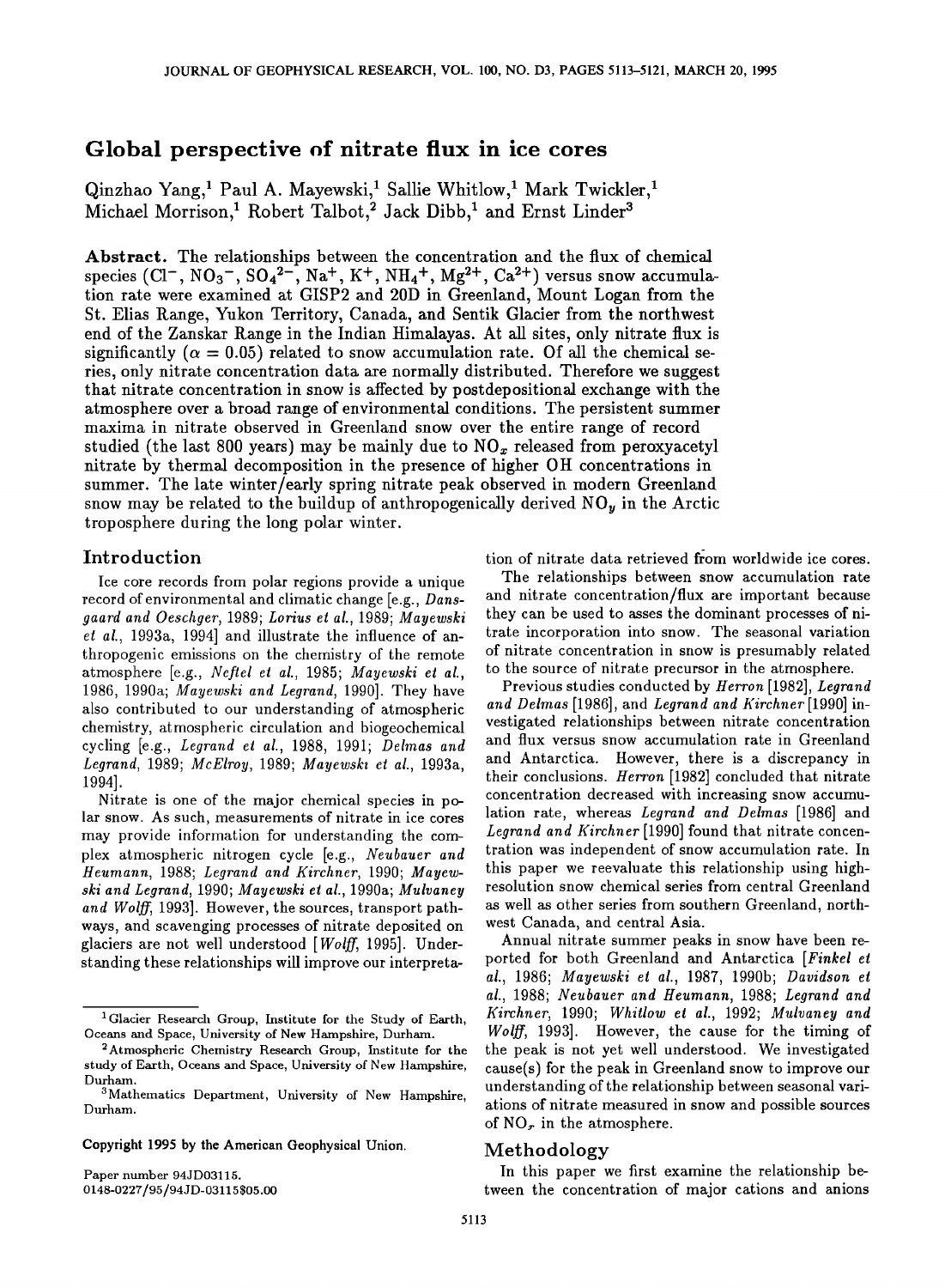$(Cl^-, NO_3^-, SO_4^{2-}, Na^+, K^+, NH_4^+, Mg^{2+}, Ca^{2+})$ **and their flux versus snow accumulation rate using 36 detailed sections (averaging 10 samples per year over sections ranging from 2 to 10 years) sampled from the**  GISP2 core located at Summit, Greenland, to see if ni**trate behaves differently from other major ions. The same analysis is performed on several other glaciochemical series, namely, 20D from southern Greenland; Mount Logan from the St. Elias Range; Yukon Territory, northwest Canada; and Sentik Glacier from the northwestern end of the Zanskar Range in Ladakh, Indian Himalayas. Ice core sites and some basic information about sites and sampling details are presented in Figure i and Table 1. Although the Sentik Glacier nitrate time series is shorter than the others, it is the only continuous high-resolution chemical record available from a low-latitude/high-elevation site.** 

**Samples retrieved from GISP2, 20D, and Mount Logan were processed in a cold room at temperatures that did not exceed -12øC by individuals wearing precleaned polyethylene gloves, nonparticulating clean suits, and particle masks. All tools and containers used for sampling were precleaned in ultrapure water. Container blanks prepared on a frequent basis showed that these containers were free of contamination. All analyses were**  performed by ion chromatography using a  $Di$ ionex<sup>TM</sup> **model 4040 with techniques described previously [e.g.,**  *Mayewski et al., 1990b; Buck et al., 1992].* **ples retrieved from Sentik Glacier were processed in the field, and nitrate was measured using a Technicon**  Auto Analyzer<sup>TM</sup> system [Lyons and Mayewski, 1983; **Mayewski et al., 1984].** 

**Each core was dated by using a variety of different seasonal indicators (e.g., major anions and cations, stable isotopes), historically documented volcanic events plus total beta activity signatures related to known**  nuclear fallout events. Maximum dating error is  $\pm 1$ **year throughout most of the cores [Lyons and Mayewski, 1983; Holdsworth and Peake, 1985; Mayewski et al., 1986, 1993b]. Flux (F) of each chemical species is calculated based on that individual annual mean con**centration  $(C)$  times snow accumulation rate  $(A)$  of the same year  $(F = C \times A)$ .

### **Results and Discussion**

#### **Chemical Concentration/Flux versus Snow Accumulation Rate**

**The relationship between chemical (CI-, NOa-,**   $SO_4^2$ , Na<sup>+</sup>, K<sup>+</sup>, NH<sub>4</sub><sup>+</sup>, Mg<sup>2+</sup>, Ca<sup>2+</sup>) concentration  $(\mu$ g/kg) and snow accumulation rate (kg m<sup>-2</sup> yr<sup>-1</sup>) was **examined using the GISP2 chemical data sets (exclusive of the anthropogenic period) (Figure 2). On the basis of the data shown in Figure 2, we examined each individual species using statistical methods of polynomial and linear regression to determine if there is a relationship. From Figure 2 it is clear that none of the concentration series of chemical species are statistically related to snow accumulation rate. This suggests that the annual mean concentration of chemical species in snow is independent of the annual snow accumulation rate at Summit, Greenland.** 

In Figure 3 we compare chemical flux (kg  $km^{-2}$   $yr^{-1}$ ) versus snow accumulation rate (kg m<sup>-2</sup> yr<sup>-1</sup>). A table **of t values (Table 2) provides the significance of the slope coefficients for all chemical flux versus snow accumulation rate relationships in Figure 3. Nitrate has the highest t value and correlation coefficient (r value). For the other species, t values exceed the critical value**  of 1.645 (significance level  $\alpha = 0.05$ ), but their *r* values **are lower than 0.4, suggesting that less than 20% of to-**



Figure 1. Location map showing the sampling sites at Summit, Greenland; 20D, south Green**land; Mount Logan; Sentik Glacier; and south pole.**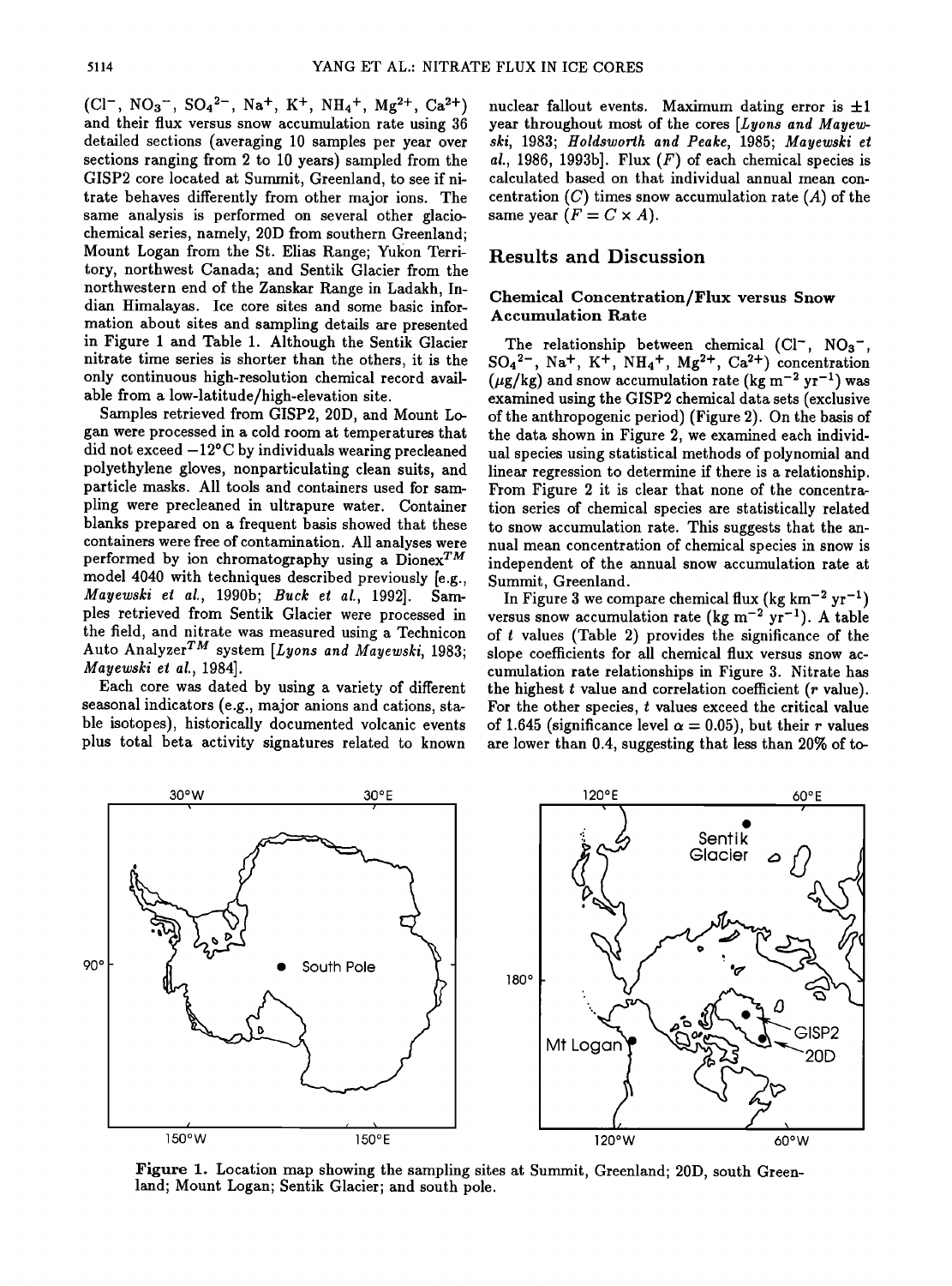#### Table 1. Ice Core Site Details

|                                        |                   |                    | Core                     |                             |                |
|----------------------------------------|-------------------|--------------------|--------------------------|-----------------------------|----------------|
|                                        | <b>GISP2</b>      | 20D <sup>a</sup>   | Mount Logan <sup>b</sup> | Sentik Glacier <sup>c</sup> | South $Pole^d$ |
| Location                               | 72.58°N,          | $65.01^{\circ}N$ , | $60.63^{\circ}N,$        | $35.00^\circ$ N,            | 90.00°S        |
|                                        | $38.47^{\circ}$ W | 44.87°W            | $140.50$ °W              | $76.01$ °E                  |                |
| Elevation, meters above sea level      | 3207              | 2616               | 5340                     | 4908                        | 2880           |
| Accumulation rate, m $yr^{-1}$ , water |                   |                    |                          |                             |                |
| equivalent                             | 0.23              | 0.41               | 0.33                     | 0.60                        | 0.085          |
| Mean annual temperature, °C            | $-31.5$           | $-20.2$            | $-28.9$                  | -3                          | $-50$          |
| Total samples analyzed                 | 1524              | 1357               | 1853                     | $103\,$                     | 759            |
| Sampling resolution, samples/year      | ~10               | $\sim 6.3$         | $\sim 6.4$               | $\sim 6.2$                  | $\sim$ 4.3     |
| Period covered by core (AD)            | $1989 - 1200^e$   | 1984-1767          | 1980-1688                | 1980-1963                   | 1980-1805      |

<sup>a</sup>Mayewski et al. [1986, 1990a].

<sup>b</sup>Holdsworth and Peake [1985].

<sup>c</sup>Mayewski et al. [1984], Lyons and Mayewski [1983].<br><sup>d</sup>Legrand and Kirchner [1990].

<sup>e</sup>Represented by 36 uniformly distributed sections throughout the period. Each section ranges from 3 to 10 years.

tal flux variance can be explained by a linear fit to the relationship. Only nitrate flux has a statistical linear relationship with snow accumulation rate over the range measured (120 to 350 kg  $m^{-2}$  yr<sup>-1</sup> water equivalent and 9.3 to 25.6 kg km<sup>-2</sup> yr<sup>-1</sup> of NO<sub>3</sub><sup>-</sup>).

25

20

15

10

5

 $\mathbf 0$ 

 $Na$ 

The best fit linear regression of nitrate flux to snow accumulation rate for Summit, Greenland is

 $F = 0.75 + 0.071A$  $(r = 0.81)$ where F is nitrate flux in kg km<sup>-2</sup> yr<sup>-1</sup>, and A is the snow accumulation rate in kg m<sup>-2</sup> yr<sup>-1</sup>. 20 NH. 16  $12$ 8 4  $\mathbf 0$ 5  $Mg^{2*}$  $\overline{4}$ 3



Snow Accumulation Rate (kg/m<sup>2</sup>y)

Figure 2. Chemical concentration (Na<sup>+</sup>, NH<sub>4</sub><sup>+</sup>, K<sup>+</sup>, Mg<sup>2+</sup>, Ca<sup>2+</sup>, Cl<sup>-</sup>, NO<sub>3</sub><sup>-</sup>, SO<sub>4</sub><sup>2-</sup>) versus snow accumulation rate for the GISP2 detailed sections.

 $(1)$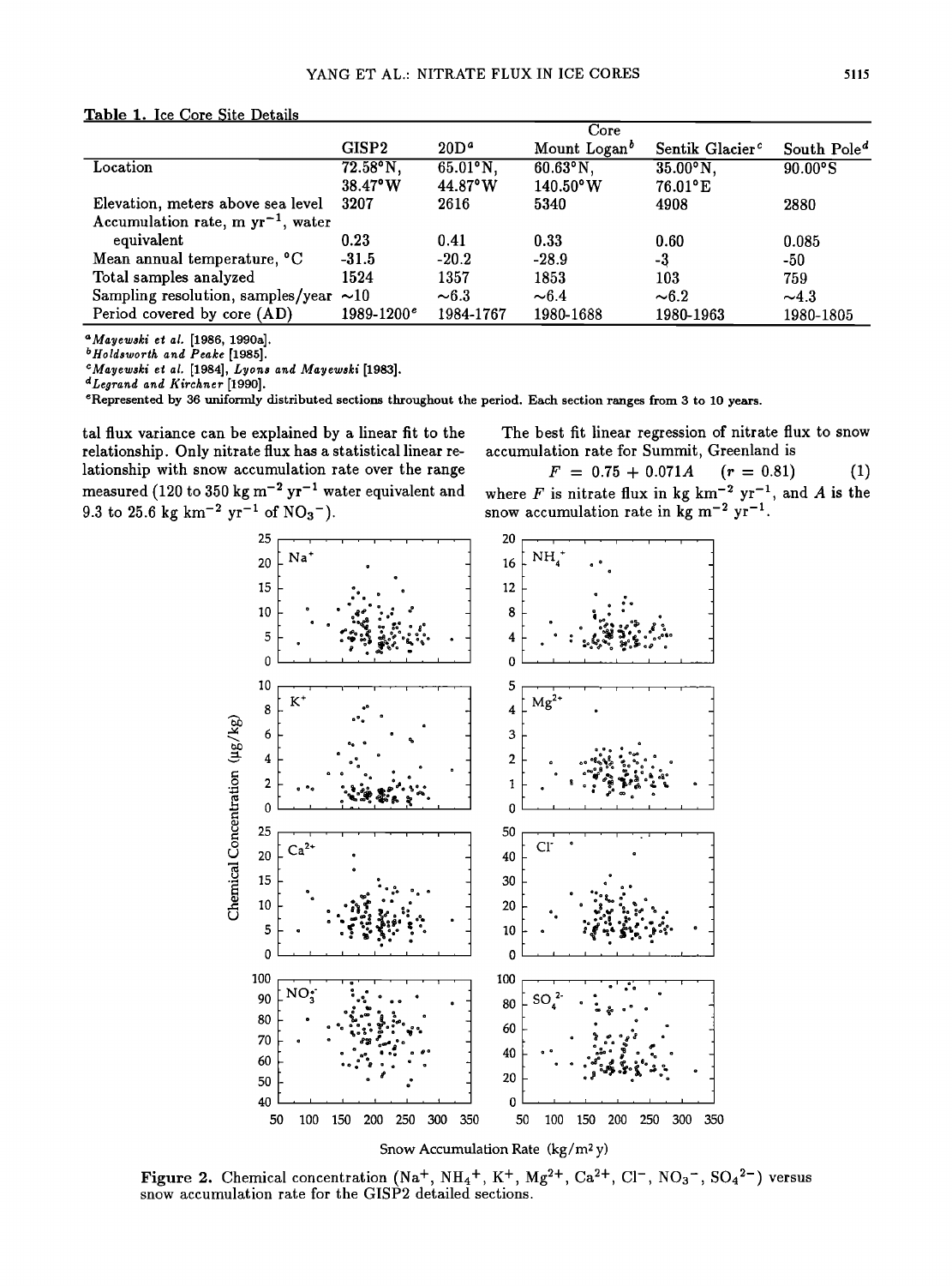

Snow Accumulation Rate  $(kg/m^2 y)$ 

Figure 3. Chemical flux (Na<sup>+</sup>, NH<sub>4</sub><sup>+</sup>, K<sup>+</sup>, Mg<sup>2+</sup>, Ca<sup>2+</sup>, Cl<sup>-</sup>, NO<sub>3</sub><sup>-</sup>, SO<sub>4</sub><sup>2-</sup>) versus snow accumulation rate for the GISP2 detailed sections. The solid line is the least squares fitted regression line to each species.

Herron [1982] investigated snow pits and ice cores recovered from different sites in Greenland and Antarctica and suggested that the relationship between nitrate concentration and snow accumulation rate may be expressed as

$$
N0_3^- = CA^{-\frac{1}{2}} \tag{2}
$$

where  $C$  is a constant, and  $A$  is the snow accumulation rate in kg m<sup>-2</sup> yr<sup>-1</sup>.

Legrand and Delmas [1986] and Legrand and Kirchner [1990] found a discrepancy in Herron's [1982] relationship for Antarctica. Their data suggested that nitrate concentration was not related to snow accumulation rate, but nitrate flux was related to snow accumulation rate by the following expression:

$$
F = 0.99 + 0.082A \quad (r = 0.92) \tag{3}
$$

Our data sets (Figure 2) show that nitrate concentration is independent of snow accumulation, in harmony with the findings of Legrand and Delmas [1986] and Legrand and Kirchner [1990]. Furthermore, we found that the relationship between nitrate flux and snow accumulation at Summit, Greenland, agrees closely with the relationship at south pole [Legrand and Kirchner, 1990].

Table 2. Calculated t-Distribution Values and Correlation Coefficients (r) for the Regression Lines Displayed in Figure 2

|                          | $\mathrm{Na}^+$ | NH <sub>4</sub> | $K^+$ | $\overline{\text{Mg}^{\text{2+}}}$ | $Ca^{2+}$ | $Cl^-$ | $NO_3^-$ | $SO_4{}^{2-}$ |
|--------------------------|-----------------|-----------------|-------|------------------------------------|-----------|--------|----------|---------------|
| $\overline{{\rm GISP2}}$ | $n = 117$       |                 |       |                                    |           |        |          |               |
| t value                  | 1.71            | 2.78            | 1.75  | 4.22                               | 4.67      | 2.92   | 12.54    | 3.13          |
|                          | 0.15            | 0.3             | 0.16  | 0.36                               | 0.39      | 0.25   | 0.82     | 0.28          |
|                          |                 |                 |       |                                    |           |        |          |               |

n, Data points used in regression.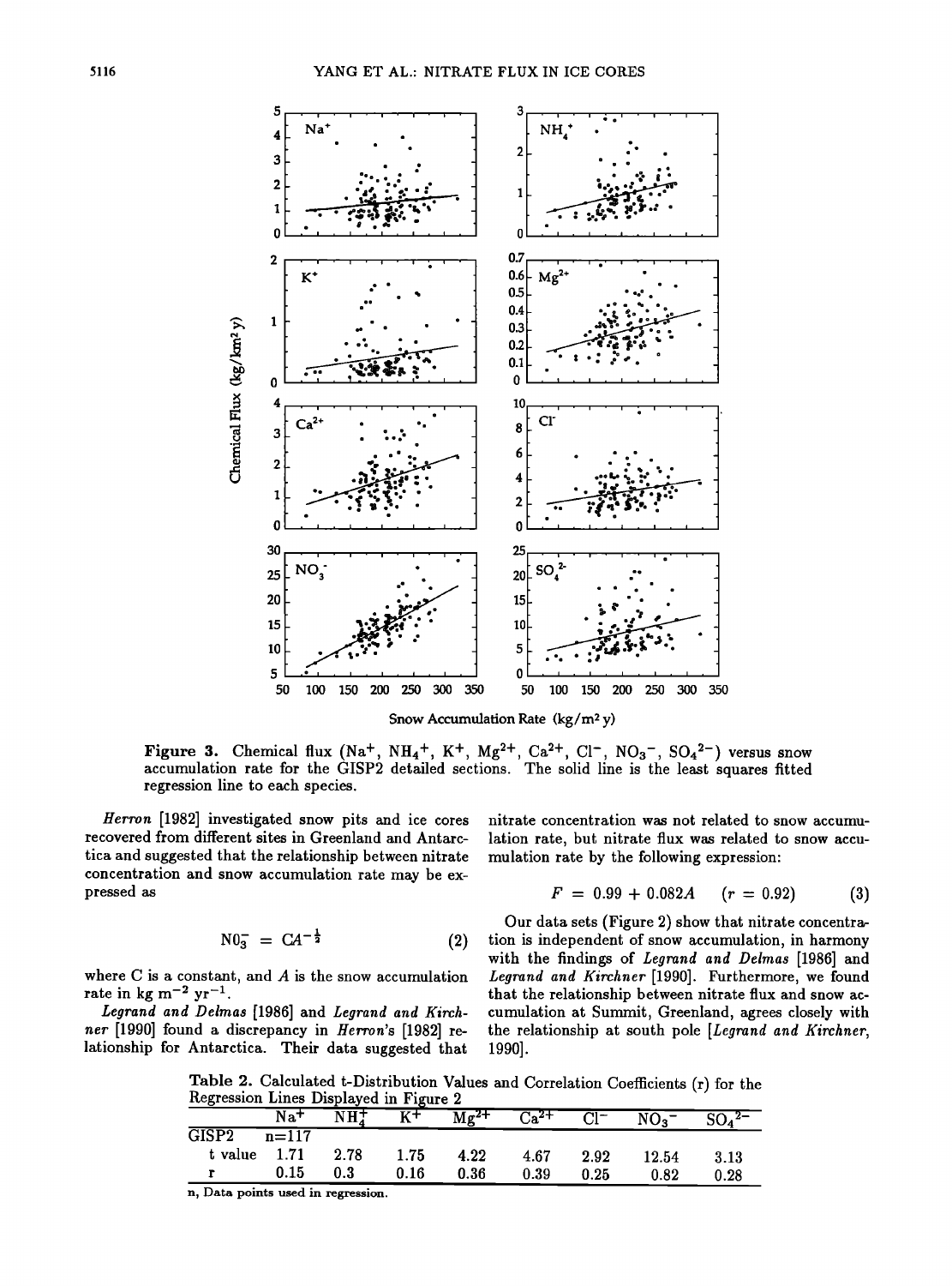**To investigate the apparent uniqueness of the GISP2 nitrate data compared to other chemical species, we examined their concentration probability plots [Looney and Gulledge, 1985]. The "straightness" of the probability plot is tested by using their correlation coefficients [Looney and Gulledge, 1985; Minitab, 1993]. Nitrate is the only species whose concentration data are normally distributed at a significance level of 95% in Greenland snow (Table 3).** 

**To test if a similar relationship between nitrate flux and snow accumulation rate exists at our other study sites, we used chemical data series from three additional sites: 20D (exclusive of the anthropogenic portion of the record), Mount Logan, and Sentik Glacier. At all three sites the relationship between nitrate flux and snow accumulation rate has the highest correlation coefficient (significant at the 95% level) of any of the species (Table 4).** 

**The best fit linear regression equations of nitrate flux to snow accumulation rate at the three sites are** 

| $20\mathrm{D}:$ | $F = 1.3 + 0.053A$ $(r = 0.71)$ (4)                  |  |
|-----------------|------------------------------------------------------|--|
|                 | Mount Logan : $F = -1.9 + 0.054A$ $(r = 0.79)$ (5)   |  |
|                 | Sentik Glacier : $F = 1.8 + 0.080A$ $(r = 0.74)$ (6) |  |

**Since there is a relatively strong linear relationship between nitrate flux and snow accumulation rate at all three sites, we investigated the distributions of nitrate concentration versus the other chemical species concentration at these sites. The normality of chemical concentration probability plots from 20D, Mount Logan, and Sentik Glacier were tested as described for the GISP2 data set (Table 3). Nitrate is the only chemical species for which the correlation coefficient is higher**  than the critical value (at significance level of 95%) for **each of the data sets.** 

**Nitrate concentrations in snow at these sites are distinct from the other chemical species concentrations in that they are normally distributed. A recent surface snow chemistry study at Summit, Greenland [J. Dibb, unpublished data, 1994] indicates that the summer surface snowpack loses nitrate at some time after deposition, as has been reported for lower accumulation sites**  **in Antarctica [Mayewski and Legrand, 1990]. The normally distributed nitrate concentration may be a consequence of postdepositional alteration, potentially via exchange between the surface snow and the atmosphere [Neubauer and Heumann, 1988]. Hence we suggest that the exchange of nitrate between the snow and the atmosphere results in sufficient smoothing of the series to make them normally distributed (Table 3).** 

**Two depositional styles dominate the incorporation of chemical species into snow, namely, wet and dry [Bar**rie, 1985; *Davidson*, 1989]. Equations (1) and (4)-(6) have small  $($ <10%) *y*-intercept values relative to the **individual mean nitrate flux of 17, 24, 17, and 74 kg km -2 yr -1 in the snow at GISP2, 20D, Mount Logan, and Sentik Glacier, respectively. If the value of the y intercept of these equations reflects the flux contributed by dry depositional processes [Legrand and Kirchner, 1990], then nitrate is incorporated into snow predominantly by wet deposition at these sites. However, as discussed previously, the nitrate mean annual concentration is affected by the postdepositional processes. For nitrate the y- intercept value may not be an indication of the contribution of dry deposition in snow.** 

**Since the annual mean concentration of nitrate is independent of snow accumulation rate at our study sites and at south pole [Legrand and Kirchner, 1990], the presence of a statistically significant linear relationship between nitrate flux and snow accumulation rate suggests that the supply of atmospheric nitrate is large enough so that it is never depleted over the accumulation range studied here. If this is the case, we would suggest that annual mean nitrate concentration in snow is proportional to its annual mean concentration in the atmosphere despite postdepositional process, as long**  as the depositional environment does not vary signif**icantly.** 

#### **Sources for Nitrate Summer Peak**

**As mentioned previously, one of the important characteristics of nitrate concentrations in Greenland and Antarctic snow is that there is a persistent nitrate sum**mer peak [Finkel et al., 1986; Mayewski et al., 1987, **1990b; Neubauer and Heumann, 1988; \$teffensen, 1988;** 

|                                                         | Lable 5. Normanty Tests for Chemical Concentration Data Distribution |                  |        |           |           |        |                 |          |  |
|---------------------------------------------------------|----------------------------------------------------------------------|------------------|--------|-----------|-----------|--------|-----------------|----------|--|
|                                                         | Na <sup>+</sup>                                                      | NH <sub>4</sub>  | $K^+$  | $Mg^{2+}$ | $Ca^{2+}$ | $Cl^-$ | NO <sub>3</sub> | $SO_4^2$ |  |
| $n-117$ r critical=0.988 <sup>a</sup><br>GISP2          |                                                                      |                  |        |           |           |        |                 |          |  |
|                                                         | $r$ 0.903                                                            | 0.717            | 0.831  | 0.966     | 0.909     | 0.931  | 0.996           | 0.907    |  |
|                                                         |                                                                      |                  |        |           |           |        |                 |          |  |
| 20D                                                     | $n = 174$                                                            | r critical=0.990 |        |           |           |        |                 |          |  |
|                                                         | $r$ 0.926                                                            | 0.822            | 0.649  | 0.935     | 0.916     | 0.917  | 0.991           | 0.954    |  |
|                                                         |                                                                      |                  |        |           |           |        |                 |          |  |
| Mount Logan $n=220$ r critical=0.992                    |                                                                      |                  |        |           |           |        |                 |          |  |
|                                                         | $r$ 0.683                                                            | 0.825            | 0.847  | 0.884     | 0.834     | 0.954  | 0.995           | 0.955    |  |
|                                                         |                                                                      |                  |        |           |           |        |                 |          |  |
| Sentik Glacier<br>$n=16$<br>r critical= $0.942$         |                                                                      |                  |        |           |           |        |                 |          |  |
|                                                         | $r$ 0.893                                                            | $\ast$           | $\ast$ | $\ast$    | $\ast$    | 0.915  | 0.965           | $\ast$   |  |
| Data points used in test. Asterisk species not measured |                                                                      |                  |        |           |           |        |                 |          |  |

**Table 3. Normality Tests for Chemical Concentration Data Distribution** 

**n, Data points used in test. Asterisk, species not measured.** 

**a(After Table 13.1 in Minitab Reference Manual [1993].**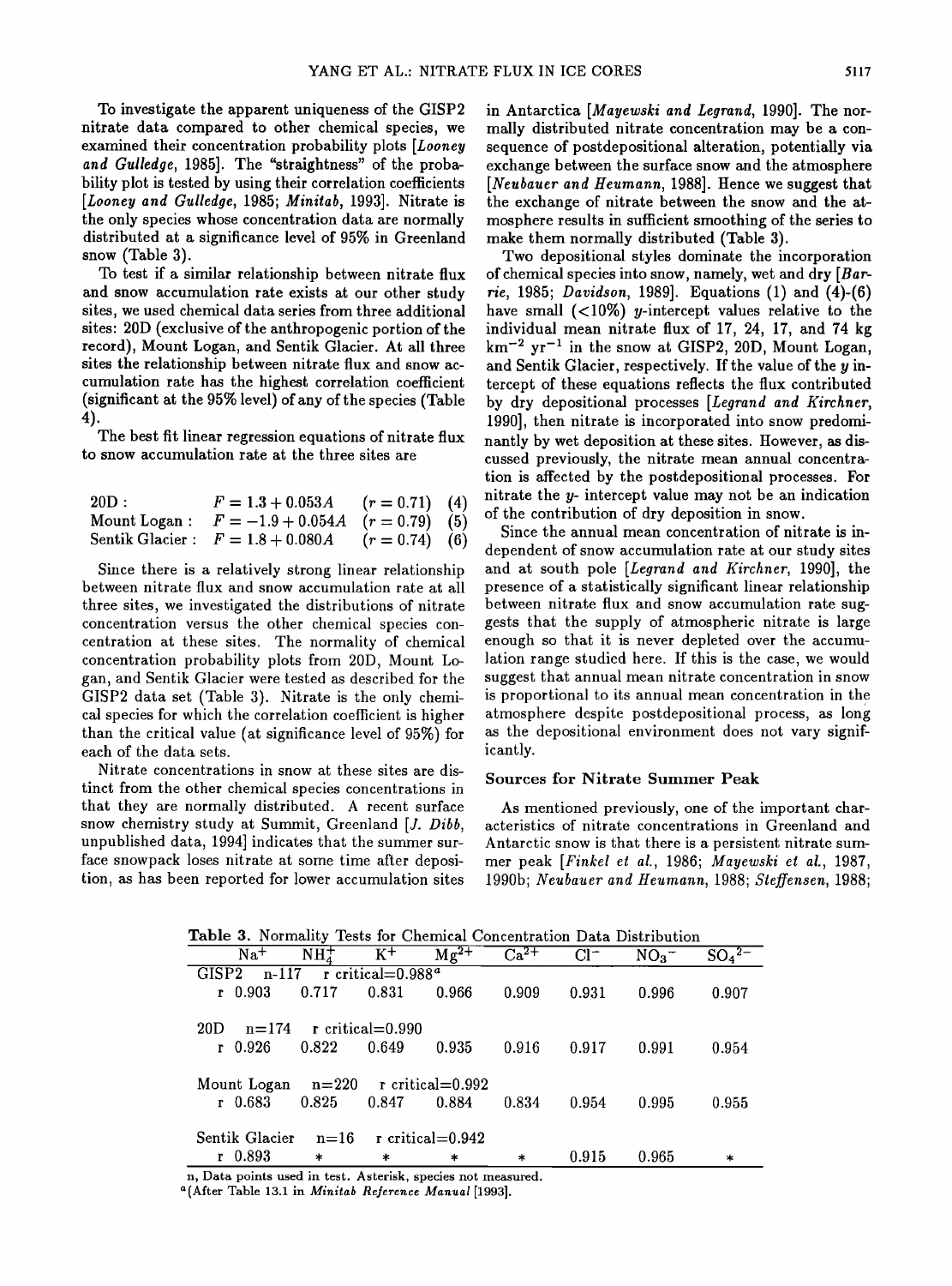| $\overline{Na^{+}}$    | NH <sub>4</sub> | $\overline{\text{K}^+}$ | $\text{Mg}^{2+}$ | $Ca^{2+}$ | $Cl^-$ | NO <sub>3</sub> | SO <sub>4</sub> <sup>2–</sup> |  |
|------------------------|-----------------|-------------------------|------------------|-----------|--------|-----------------|-------------------------------|--|
| $n = 174$<br>20D       |                 |                         |                  |           |        |                 |                               |  |
| t value 6.98           | 2.22            | 2.38                    | 6.59             | 5.66      | 7.81   | 12.88           | 7.39                          |  |
| 0.43<br>$\mathbf{r}$   | 0.15            | 0.16                    | 0.41             | 0.36      | 0.47   | 0.66            | 0.45                          |  |
| Mount Logan<br>$n=220$ |                 |                         |                  |           |        |                 |                               |  |
| $t$ value $4.95$       | 6.21            | 6.4                     | 4.95             | 5.48      | 6.79   | 18.89           | 11.29                         |  |
| 0.32<br>r              | 0.39            | 0.4                     | 0.32             | 0.35      | 0.42   | 0.79            | 0.61                          |  |
| Sentik Glacier         | $n=16$          |                         |                  |           |        |                 |                               |  |
| $t$ value $1.59$       | $\ast$          | $\ast$                  | $\ast$           | $\ast$    | 2.01   | 4.26            | $\ast$                        |  |
| 0.38<br>г              | $\ast$          | $\ast$                  | *                | $\ast$    | 0.46   | 0.74            | $\ast$                        |  |

**Table 4. Calculated t-Distribution Values and Correlation Coefficients (r) Between Chemical Flux and Snow Accumulation Rate at 20D, Mount Logan, and Sentik Glacier** 

**n: Data points used in regression. Asterisk, species not measured.** 

**Davidson, 1989; Whirlow et al., 1992; Mulvaney and Wolff, 1993]. However, the mechanism(s) that causes this peak is not well understood. To investigate the source of the nitrate in snow, we start our investigation of the cause(s) for the annual nitrate summer peak in Greenland snow by examining controls on the formation of seasonal variations in nitrate in the atmosphere.** 

**Nitric acid (HNO3) is formed primarily by the reac**tion of  $NO<sub>2</sub> + OH$  in the presence of sunlight and is well known as a main sink for atmospheric NO<sub>x</sub> [Logan, 1983; Warneck, 1988; Ehhalt et al., 1992]. HNO<sub>3</sub> is also formed by the nighttime reaction between  $N_2O_5$  and **H•O [Russell e! al., 1986; Mozurkewich and Calvert, 1988]. Various processes and sources can contribute to the nitrate budget at high latitude, including combustion of fossil fuel (especially in the northern hemi**sphere [Logan, 1983; Ehhalt et al., 1992]), biomass burn**ing, lightning, ammonia oxidation and soil exhalation, in addition to processes acting within the stratosphere**  (galactic cosmic rays,  $N_2O$  oxidation [Levy et al., 1980]). **A few scientists have investigated the possible origin of nitrate in polar precipitation, suggesting an important role for lightning and N20 stratospheric oxidation [Legrand and Kirchner, 1990; Wolff, 1995] and sometimes processes acting in the high atmosphere [Parker and Zeller, 1979; Zeller et al., 1986]. Using a modeling approach, Legrand et al. [1989] suggested that light**ning, soil exhalation, and N<sub>2</sub>O stratospheric oxidation **are likely major contributors to the natural Antarctic**  nitrate budget. The major sources of NO<sub>x</sub> in the north**ern hemisphere troposphere are combustion of fossil fuels, lightning formed at high altitude/low latitude, and NO exhalation from soils [Logan, 1983; Legrand and**  Kirchner, 1990; Mayewski et al., 1990a].

With the rather short residence time of  $NO<sub>x</sub>$  in the **troposphere (less than a day in summer and a few days in winter [Singh, 1987]), it is unlikely that it is directly transported from primary sources to interior central Greenland. Most of the nitric acid and particulate nitrate is believed to be removed during transport [Bartie, 1985; Lyons et al., 1990; Bottenheim et al., 1993]. However, the formation of peroxyacetyl nitrate (PAN) has recently received considerable attention as a carrier**  and reservoir of  $NO<sub>x</sub>$  for the northern high latitudes **due to its longer residence time (up to months in winter) and strong thermal decomposition characteristics [Cox and Roffey, 1977; Singh, 1987; Honrath and Jaffe, 1992; Singh et al., 1992a]. Singh and Hanst [1981], and Singh and Salas [1983] suggested that PAN not only is associated with polluted air but also is an important constituent of the natural atmosphere. The production rate of OH radicals varies seasonally, with a maximum in summer in the troposphere [Warneck, 1988]. Honrath and Jaffe [1992] reported a well-defined seasonal cycle of NOy, with a maximum (560-620 parts per trillion, by volume) in early spring and minimum (median 70 parts per trillion, by volume) in summer at Barrow, Alaska. The transition occurs sharply in April, when a sevenfold to eightfold decrease in NOy concentration was observed. Davidson et al. [1993] also conclude that**  the minima in summer of atmospheric CO and CH<sub>4</sub> at **Dye-3, Greenland, is caused in part by high concentrations of OH which are related to relatively high airborne**  concentrations of  $NO<sub>x</sub>$  and  $O<sub>3</sub>$ .

**To explain the summer peak seen in nitrate concentration in polar snow we propose the following: During the winter, cold temperature and low insolation at middle to high latitudes favor long distance transport of PAN into polar regions. Further, since there is no sunlight during the polar winter, the secondary sources of NO• and OH are limited. Under such conditions, snow falling during the polar winter has low nitrate**  concentrations due to a lack of  $NO_x$  and  $OH$ . With **the appearance of sunlight and increasing atmospheric**  temperatures during the polar spring, the NO<sub>x</sub> released **from PAN reacts with OH to form HNO3, yielding a summer nitrate peak in Greenland snow.** 

**The less pronounced summer nitrate peaks at Mount Logan and Sentik Glacier may be a consequence of the types of air masses reaching these sites. Air masses reaching Mount Logan and Sentik Glacier are pristine free troposphere due to high elevations [Monaghan and Holdsworth, 1990, Mayewski et al., 1993b; Wake et al., 1993]. Additionally, these sites maintain some sunlight during winter so that the nitrate formed/released from PAN is deposited throughout the year.**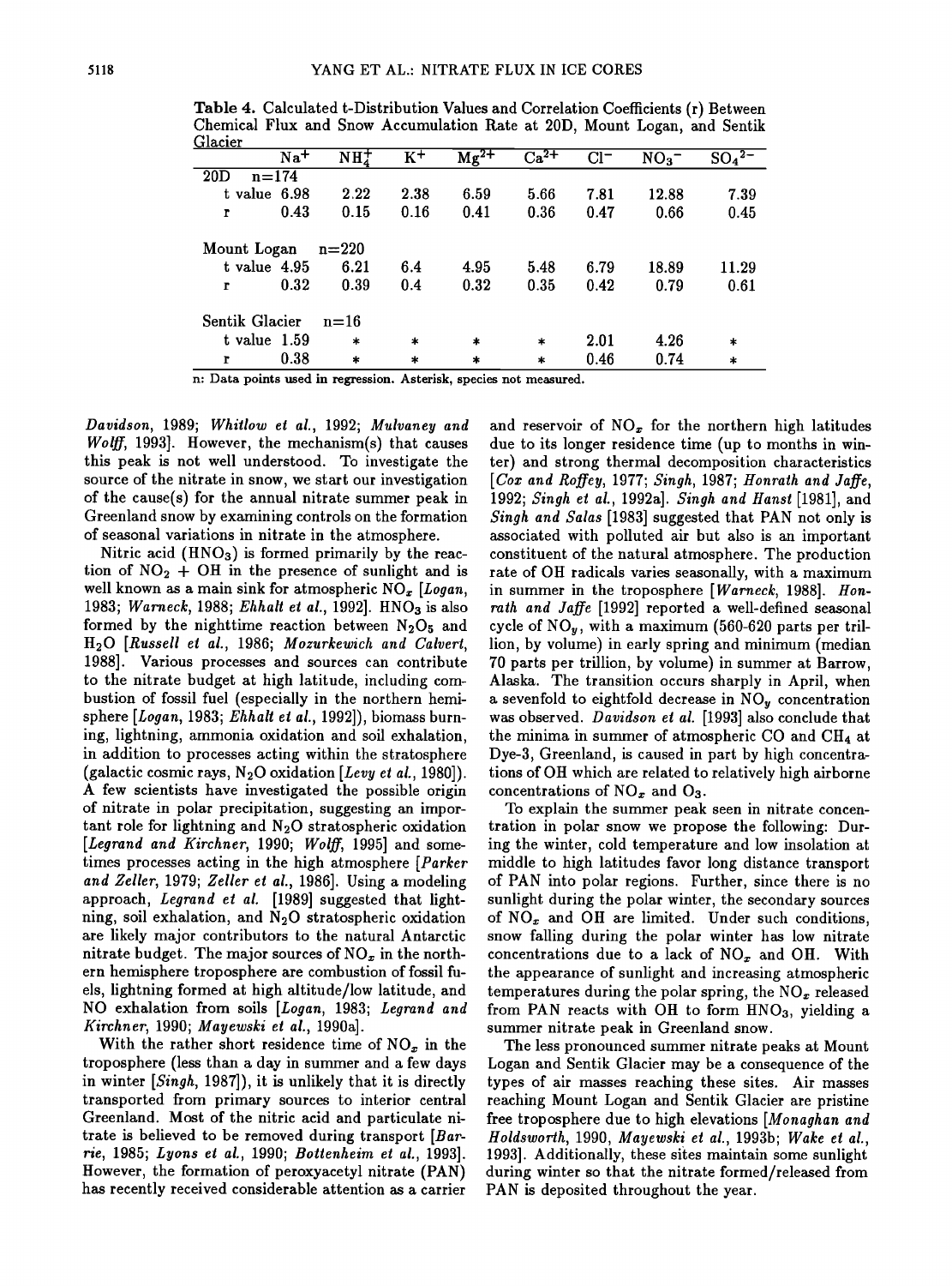**As reported by Finkel et al. [1986] and Whirlow et al. [1992], our snow pit chemistry study around the GISP2 site reveals that there is sometimes a late winter/early spring nitrate peak in modern Greenland snow. Since this earlier peak has not been observed from our GISP2 detailed sections and Finkel et al.'s [1986] data before the year 1900 A.D., it may result from the input of anthropogenic material. In general, any NOy species**   $(NO, NO<sub>2</sub>, HO<sub>2</sub>NO<sub>2</sub>, HNO<sub>3</sub>, the PANS, HNO<sub>2</sub>, N<sub>2</sub>O<sub>5</sub>,$ **NOs, and gaseous nitrates [Singh, 1987]) may end up as nitrate to be removed from the atmosphere. PAN**  concentrations are elevated in the polluted air [Singh, **1987; Warneck, 1988] which is transported and accumulated in "Arctic haze" during winter. PAN has also been reported to be a significant component of NOy in the Arctic boundary layer during spring [Bartie and**  Bottenheim, 1991]. But NO<sub>x</sub> released from PAN is re**stricted in the polar regions due to lower temperatures in late winter/early spring [Singh et al., 1992b].** 

In addition to the role of  $NO_x$  and PANs,  $N_2O_5$ **chemistry may also play a role in the formation of the modern spring nitrate peak in Greenland snow since the low light to dark conditions favor the formation of N205 [Calvert et al., 1985; Leaitch et al., 1988]. There**  are two potential ways for N<sub>2</sub>O<sub>5</sub> to yield nitrate spring peaks in snow. First, NO<sub>2</sub> is released from N<sub>2</sub>O<sub>5</sub> due **to an increased temperature in spring [Atkinson et al.,**  1986], and it then reacts with OH to form HNO<sub>3</sub>. Second, N<sub>2</sub>O<sub>5</sub> scavenges to HNO<sub>3</sub> on aqueous aerosols in **late winter/spring [Calvert et al., 1985; Mozurkewich**  and Calvert, 1988]. Although there are no N<sub>2</sub>O<sub>5</sub> data **sets available from the ambient Greenland atmosphere and we are unable to provide quantitative relationship**  between nitrate in snow and  $N_2O_5$  in the atmosphere, **these two processes may also be important in explaining the difference between the preanthropogenic nitrate summer peak and the anthropogenic era nitrate spring peak.** 

## **Conclusions**

**By examining the GISP2, 20D, Mount Logan, and Sentik Glacier ice core chemical species, we find that the mean annual concentrations of all chemical species are independent of the annual snow accumulation rate. Only the nitrate concentration data series reveal a normally distributed pattern. Based on previous work [Neubauer and Henmann, 1988; Maycwski and Legrand, 1990], we suggest that the cause of this pattern is postdepositional alternation. As a consequence, nitrate flux has a relatively strong linear relationship to the rate of snow accumulation at all sites studied.** 

**The presence of a nitrate summer peak for the past several thousand years in Greenland snow is believed to be associated with the higher OH radical concentra**tions and an available NO<sub>x</sub> source released from PAN **in summertime.** 

**The observed nitrate peak in early spring in modern (anthropogenic era) Greenland snow may be due to the**  buildup of NO<sub>y</sub> as Arctic haze in the troposphere during the long polar winter. NO<sub>x</sub> released/formed from **a component of NO• (N2Os, PAN, HO2NO2) reacting with OH to form HNOs in the atmosphere is believed to cause this peak.** 

Acknowledgments. We would like to acknowledge the **assistance of the Polar Ice Coring Office (University of Alaska, Fairbanks) and the Greenland Ice Sheet Project 2 Science Management Office (University of New Hampshire).**  The comments of reviewers are greatly appreciated. Sup**port for this work was provided by the National Science Foundation.** 

## **References**

- **Atkinson, R., A.M. Winer, and J. N. Pitts Jr., Estimation**  of night-time N<sub>2</sub>O<sub>5</sub> concentrations from ambient NO<sub>2</sub> and **NOs radical concentrations and the role of N2Os in nighttime chemistry, Atmos. Environ., œ0, 331-339, 1986.**
- Barrie, L. A., Scavenging ratios, wet deposition, and in**cloud oxidation: An application to the oxides of sulphur and nitrogen, J. Geophys. Res., 90, 5789-5799, 1985.**
- **Barrie, L. A., and J. W. Bottenheim, Sulfur and nitrogen in the Arctic atmosphere, in Pollution of the Arctic Atmosphere, edited by W. Sturges, Elsevier, New York, 1991.**
- **Bottenheim, J. W., L. A. Barrie, and E. Atlas, The partitioning of nitrogen oxides in the lower Arctic troposphere during spring 1988, J. Atmos. Chem., 17, 15-27, 1993.**
- **Buck, C. F., P. A. Mayewski, M. J. Spencer, S. Whitlow, M. S. Twickler, and D. Barrett, Determination of major ions in snow and ice cores by ion chromatography, J.** Chromatogr., 594, 225-228, 1992.
- **Calvert, J. G., A. Lazrus, G. L. Kok, B. G. Heikes, J. G. Walega, J. L. Cantrell, and C. A. Cantrell, Chemical mechanisms of acid generation in the troposphere, Nature, 317, 27-35, 1985.**
- **Cox, R. A., and M. J. Roffey, Thermal decomposition of peroxyacetylnitrate in the presence of nitric oxide, Environ. Sci. Technol., 11, 900-906, 1977.**
- **Dansgaard, W., and H. Oeschger, Past environmental longterm records from the Arctic, in The Environmental Record in Glaciers and Ice Sheets, edited by H. Oeschger and**  C. C. Langway Jr., pp. 287-318, John Wiley, New York, **1989.**
- **Davidson, C. I., Mechanisms of wet and dry deposition of atmospheric contaminants to snow surfaces, in The Environmental Record in Glaciers and Ice Sheets, edited by H. Oeschger and C. C. Langway Jr., pp. 29-51, John Wiley, New York, 1989.**
- **Davidson, C. I., J. R. Harrington, M. J. Stephenson, F. P. Small, F. P. Boscoe, and R. E. Grandly, Seasonal variations in sulfate, nitrate and chloride in the Greenland ice sheet: Relation to atmospheric concentrations, Atmos. Environ., 23, 2483-2493, 1988.**
- **Davidson, C. I., et al., Chemical constituents in the air and snow at Dye-3, Greenland, I, Seasonal variations, Atmos. Environ., 27(A), 2709-2722, 1993.**
- **Delmas, R. J., and M. Legrand, Long-term changes in the**  concentrations of major chemical compounds (soluble and **insoluble), in The Environmental Record in Glaciers and Ice Sheets, edited by H. Oeschger and C. C. Langway Jr., pp. 319-342, John Wiley, New York, 1989.**
- **Ehhalt, D. H., F. Rohere, and A. Wahne, Sources and dis**tribution of  $NO<sub>x</sub>$  in the upper troposphere at northern **midlatitudes, J. Geophys. Res., 97, 3725-3738, 1992.**
- **Finkel, R. C., C. C. Langway Jr., and H. B. Clansen, Changes in precipitation chemistry at Dye 3, Greenland, J. Geophys. Res., 91, 9849-9855, 1986.**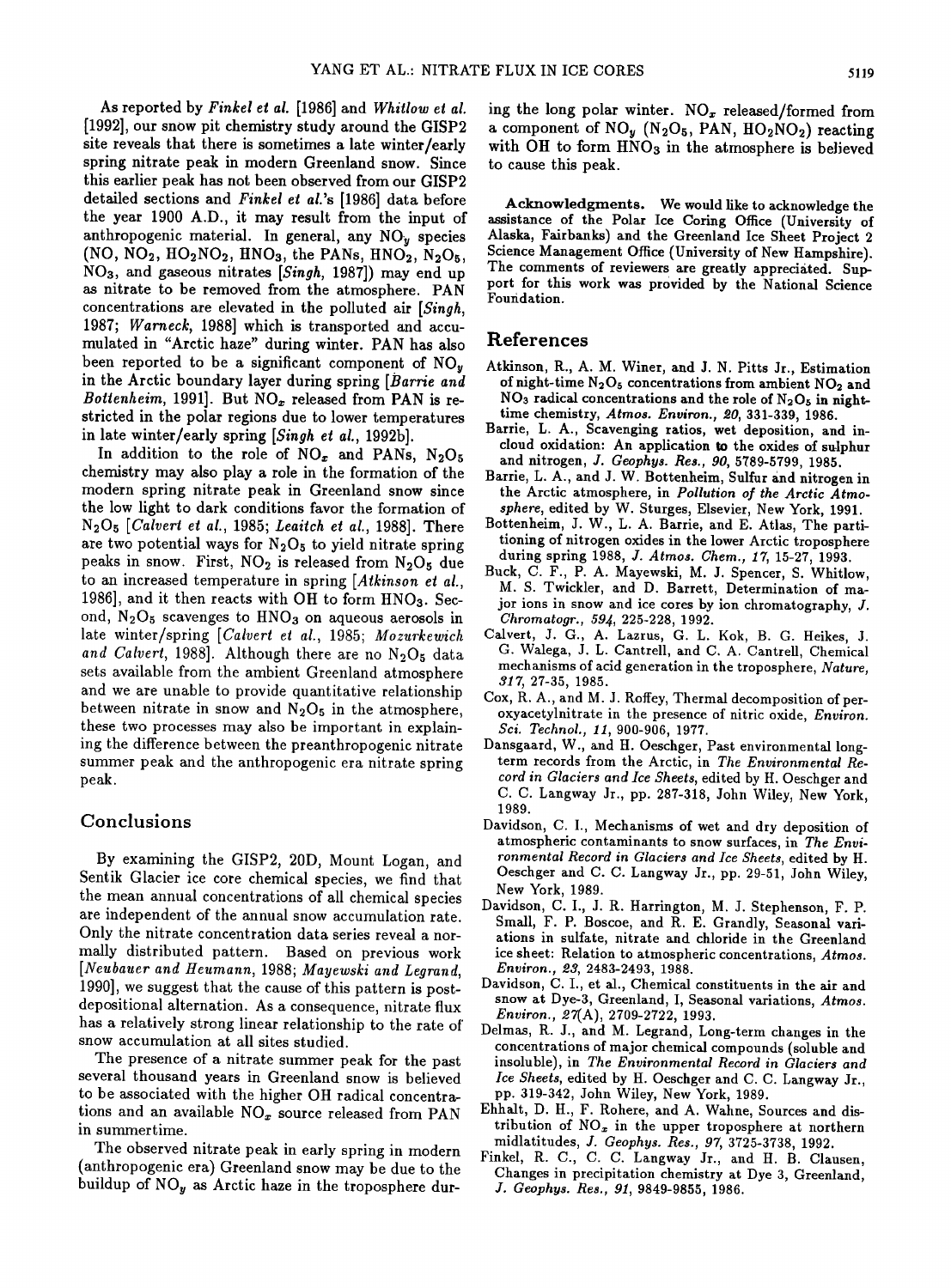- Herron, M., Impurity sources of F, Cl, NO<sub>3</sub> and SO<sub>4</sub><sup>2</sup> in **Greenland and Antarctic precipitation, J. Geophys. Res., 87, 3052-3060, 1982.**
- **Holdsworth, G., and E. Peake, Acid content of snow from a mid-troposphere sampling site on Mount Logan, Yukon Territory, Canada, Ann. Glaciol., 7, 153-160, 1985.**
- **Honrath, R. E., and D. A. Jaffe, The seasonal cycle of nitrogen oxides in the Arctic troposphere at Barrow, Alaska, J. Geophys. Res., 97, 20,615-20,630, 1992.**
- **Leaitch, W. R., W. Bottenheim, and J. W. Strapp, Possible contribution of N205 scavenging to HNO3 observed in winter stratiform cloud, J. Geophys. Res., 93, 12,569- 12,584, 1988.**
- **Legrand, M. R., and R. J. Delmas, Relative contributions of tropospheric and stratospheric sources to nitrate in Antarctic snow, Tellus, 38(B), 236-249, 1986.**
- **Legrand, M. R., and S. Kirchner, Origins and variations of nitrate in south polar precipitation, J. Geophys. Res., 95, 3493-3507, 1990.**
- **Legrand, M., C. Lorius, N. I. Barkov, and V. N. Petroy, Vos**tok (Antarctica) ice core: Atmospheric chemistry changes **over the last climatic cycle (160,000 years), Atmos. Environ., 22, 317-331, 1988.**
- **Legrand, M. R., F. Stordal, I. S. A. Isaksen, and B. Rognerud, A model study of the stratospheric budget of odd nitrogen including effects of solar cycle variations, Tellus, dl, 413-426, 1989.**
- **Legrand, M., C. Feniet-Saigne, E. S. Saltzman, C. Germain, N. I. Barkov, and V. N. Petroy, Ice-core record of oceanic emissions of dimethylsulphide during the last climatic cycle, Nature, 350, 144-146, 1991.**
- **Levy, H., J. D. Mahlman, and W. J. Moxim, A stratospheric source of reactive nitrogen in the unpolluted troposphere, Geophys. Res. Lett., 7, 441-444, 1980.**
- **Logan, J. A., Nitrogen oxides in the troposphere: Global and regional budgets, J. Geophys. Res., 88, 10,785-10,807, 1983.**
- **Looney, S. W., and T. R. Gulledge Jr., Use of the correlation coefficient with normal probability plots, Am. Stat., 39, 75-79, 1985.**
- **Lorius, C., G. Raisbeck, J. Jouzel, and D. Raynaud, Longterm environmental records from Antarctic ice cores, in The Environmental Record in Glaciers and Ice Sheets, edited by H. Oeschger and C. C. Langway Jr., pp. 343- 362, John Wiley, New York, 1989.**
- **Lyons, W. B., and P. A. Mayewski, Nitrate plus nitrite concentrations in a Himalayan ice core, Gephys. Res. Lett., 10, 1160-1163, 1983.**
- **Lyons, W. B., P. A. Mayewski, M. J. Spencer, and M. S. Twickler, Nitrate concentrations in snow from remote ar**eas: Implications for the global NO<sub>x</sub> flux, *Biogeochem.*, **9, 211-222, 1990.**
- **Mayewski, P. A., and M. R. Legrand, Recent increase in nitrate concentration of Antarctic snow, Nature, 3•6, 258- 260, 1990.**
- **Mayewski, P. A., W. B. Lyons, N. Ahmad, G. Smith, and M. Pourchet, Interpretation of the chemical and physical time-series retrieved from Sentik Glacier, Ladakh Himalayas, India, J. Glaciol., 30, 66-76, 1984.**
- **Mayewski, P. A., W. B. Lyons, M. J. Spencer, M. S. Twicklet, W. Dansgaard, B. Koci, C. I. Davidson, and R. E. Honrath, Sulfate and nitrate concentration from a south Greenland ice core, Science, 232, 975-977, 1986.**
- **Mayewski, P. A., M. J. Spencer, W. B. Lyons, and M. S.**  Twickler, Seasonal and spatial trends in south Greenland **snow chemistry, Atmos. Environ., 21, 863-869, 1987.**
- **Mayewski, P. A., W. B. Lyons, M. J. Spencer, M. S. Twicklet, C. F. Buck, and S. Whitlow, An ice-core record of atmospheric response to anthropogenic sulphate and ni**trate, *Nature, 346*, 554-556, 1990a.
- **Mayewski, P. A., M. J. Spencer, M. S. Twickler, and S. Whitlow, A glaciochemical survey of the Summit region,**  Greenland, *Ann. Glaciol.*, 14, 186-190, 1990b.
- **Mayewski, P. A., L. D. Meeker, S. Whitlow, M. S. Twickler, M. C. Morrison, R. B. Alley, P. Bloomfield, and K. Taylor,**  The atmosphere during the Younger Dryas, Science, 261, **195-197, 1993a.**
- **Mayewski, P. A., G. Holdsworth, M. J. Spencer, S. Whit**low, M. S. Twickler, M. C. Morrison, K. K. Ferland, and **L. D. Meeker, Ice core sulfate from three Northern Hemisphere sites: Source and temperature forcing implications, Atmos. Environ., œ7A, (17/18), 2915-2919, 1993b.**
- **Mayewski, P. A., et al., Changes in atmospheric circulation and ocean ice cover over the North Atlantic during the last 41,000 years, Science, œ63, 1747-1751, 1994.**
- **McElroy, M. B., Studies of polar ice: Insights for atmospheric chemistry, in The Environmental Record in Glaciers and Ice Sheets, edited by H. Oeschger and C. C. Langway Jr., pp. 363-377, John Wiley, New York, 1989.**
- **Minitab Reference Manual Release 9 (Windows), Minitab, Incorporated, State College, Penn., 1993.**
- **Monaghan, M. G., and G. Holdsworth, The origin of nonsea-salt sulphate in the Mount Logan ice core, Nature, 3•3, 245-248, 1990.**
- **Mozurkewich, M., and J. G. Calvert, Reaction probability of N2Os on aqueous aerosols, J. Geophys. Res., 93, 15,889- 15,896, 1988.**
- **Mulvaney, R., and E. W. Wolff, Evidence for winter/spring denitrification of stratosphere in the nitrate record of Antarctic firn cores, J. Geophys. Res., 98, 5213-5220, 1993.**
- **Neftel, A., J. Beer, H. Oeschger, and F. Zurcher, Sulphate and nitrate concentrations in snow from south Greenland 1895-1978, Nature, 3L{, 611-613, 1985.**
- **Neubauer, J., and K. G. Heumann, Nitrate trace determinations in snow and firn core samples of ice shelves at the**  Weddell sea, Antarctica, Atmos. Environ., 22, 537-545, **1988.**
- **Parker, B.C., and E. J. Zeller, Nitrogenous chemical composition of Antarctic ice and snow, Antarctic J., XIV, 80-82, 1979.**
- **Russell, A. G., G. R. Cass, and J. H. Seinfeld, On some aspects of nighttime atmospheric chemistry, Environ. Sci. Technol., œ0, 1167-1172, 1986.**
- **Singh, H. B., Reactive nitrogen in the troposphere, Environ. Sci. Technol., œ1, 320-327, 1987.**
- **Singh, H. B., and P. L. Hanst, Peroxyacetyl nitrate (PAN) in the unpolluted atmosphere: An important reservoir for nitrogen oxides, Geophys. Res. Lett., 8, 941-944, 1981.**
- **Singh, H. B., and L. Salas, Peroxyacetyl nitrate in the free atmosphere, Nature, 30œ, 326-328, 1983.**
- **Singh, H. B., D. Herlth, D. O'Hara, K. Zahnle, J. D. Bradshaw, S. T. Sandholm, R. Talbot, P. J. Crutzen, and M. Kanakidou, Relationship of peroxyacetyl nitrate to active and total odd nitrogen at northern high latitudes: Influ**ence of reservoir species on NO<sub>x</sub> and O<sub>3</sub>, J. Geophys. Res., **97, 16,523-16,530, 1992a.**
- **Singh, H. B., D. O'Hara, D. Herlth, J. D. Bradshaw, S. T. Sandholm, G. L. Gregory, G. W. Sachse, D. R. Blake, P. J. Crutzen, and M. A. Kanakidou, Atmospheric measurements of peroxyacetyl nitrate and other organic nitrates at high latitudes: Possible sources and sinks, J. Geophys. Res., 97, 16511-16522, 1992b.**
- **Steffensen, J.P., Analysis of the seasonal variation in dust,**  Cl<sup>-</sup>, NO<sub>3</sub><sup>-</sup>, and SO<sub>4</sub><sup>2-</sup> in two central Greenland firn **cores, Ann. Glaciol., 10, 171-177, 1988.**
- **Wake, C. P., P. A. Mayewski, Z. C. Xie, P. Wang, and Z. Q. Li, Regional distribution of monsoon and desert dust signal record in Asian glacier, Geophys. Res. Lett., 20, 1411- 1414, 1993.**